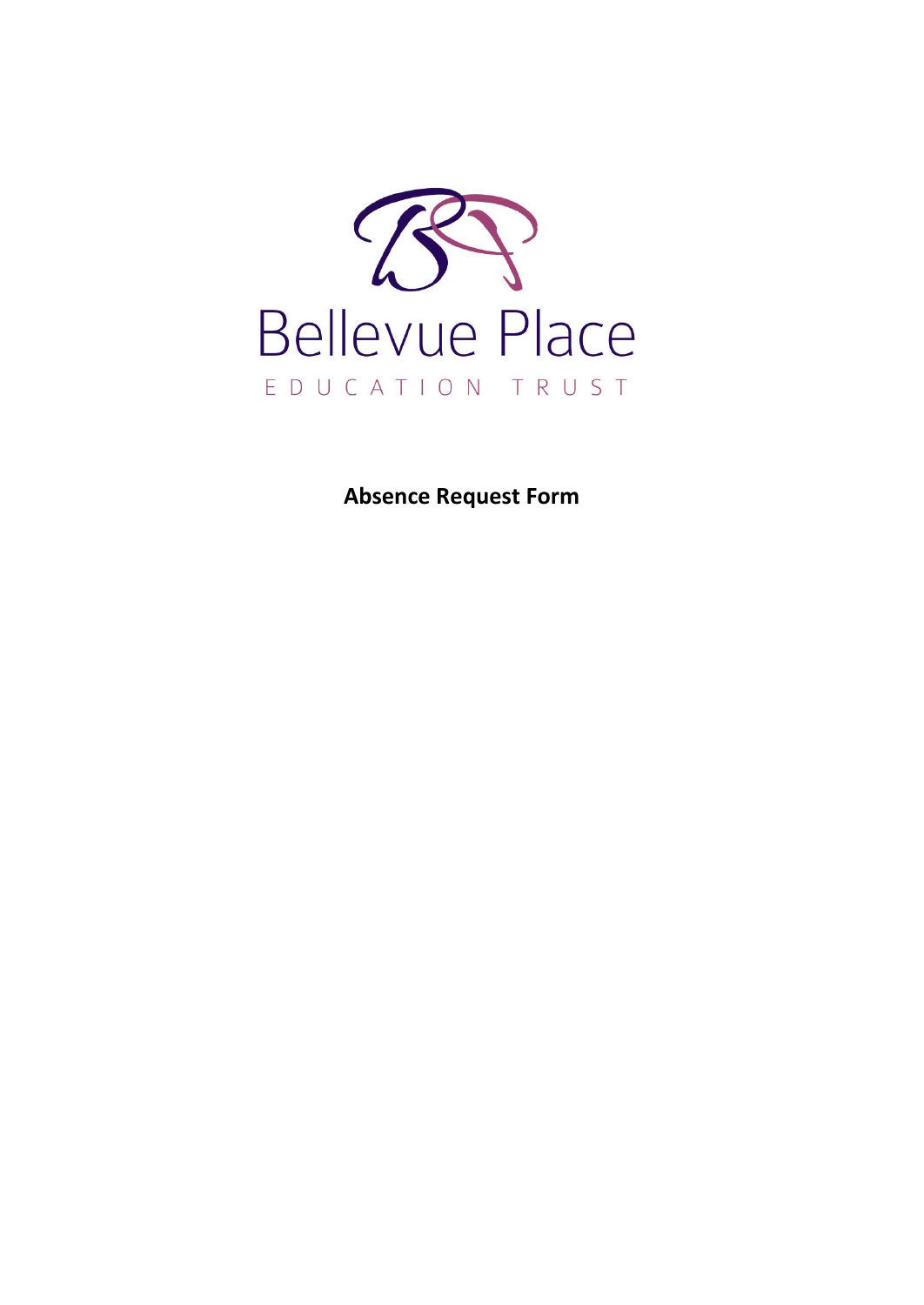

## *ABSENCE REQUEST FORM (INCLUDING HOLIDAYS DURING TERM TIME)*

Regular and consistent attendance at school is essential. Absence and lateness disrupts a child's education. The law does not grant parents an automatic right to take their child out of school during term time. By law you must request permission from the Headteacher for your child to miss school for any reason.

This form must be completed for any form of absence (with the exception of medical and dental appointments) and it should be submitted for authorisation at least 10 days before the proposed absence and before any holiday is booked.

| To be completed by Parents:<br>I wish to apply for:                                                                          |  |  |
|------------------------------------------------------------------------------------------------------------------------------|--|--|
|                                                                                                                              |  |  |
|                                                                                                                              |  |  |
|                                                                                                                              |  |  |
| Total number of school days _______________                                                                                  |  |  |
|                                                                                                                              |  |  |
| <b>REASON FOR REQUEST FOR ABSENCE DURING TERM TIME:</b>                                                                      |  |  |
|                                                                                                                              |  |  |
|                                                                                                                              |  |  |
|                                                                                                                              |  |  |
|                                                                                                                              |  |  |
|                                                                                                                              |  |  |
|                                                                                                                              |  |  |
|                                                                                                                              |  |  |
|                                                                                                                              |  |  |
|                                                                                                                              |  |  |
| IF HOLIDAY REQUEST, EXCEPTIONAL CIRCUMSTANCES WHICH MEAN THAT THE HOLIDAY CANNOT BE<br><b>TAKEN DURING A SCHOOL HOLIDAY:</b> |  |  |
|                                                                                                                              |  |  |

Signature of Parent/Carer \_\_\_\_\_\_\_\_\_\_\_\_\_\_\_\_\_\_\_\_\_\_\_\_\_\_\_\_\_\_\_\_ Date \_\_\_\_\_\_\_\_\_\_\_\_\_\_\_\_\_\_\_\_\_\_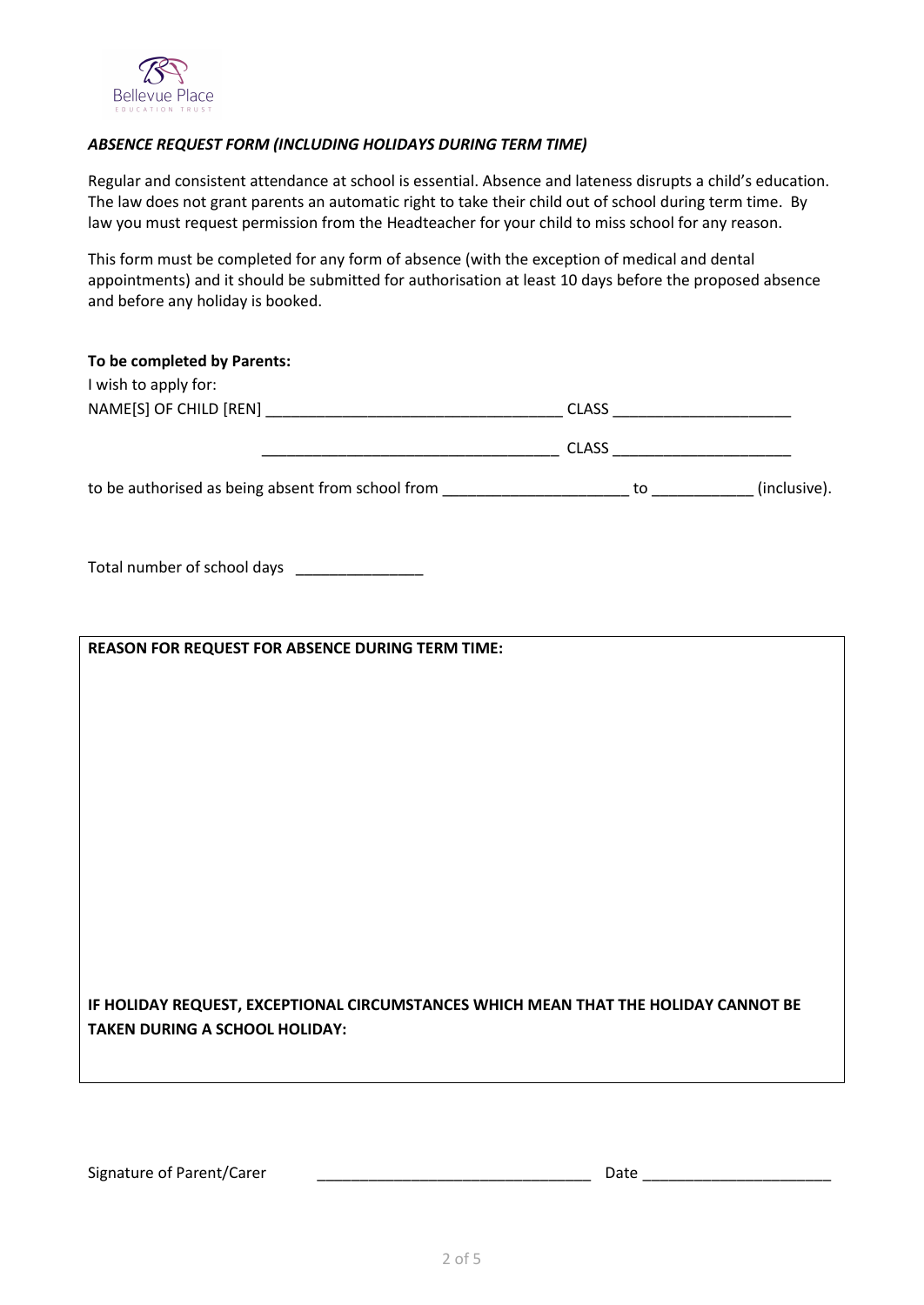

| To be completed by the Headteacher: |  |
|-------------------------------------|--|
| Child attendance                    |  |
| <b>Authorised absence</b>           |  |
| Unauthorised absence                |  |

 **AUTHORISED** Whitehall Park School agrees to your child being absent from school on the specified dates.

 **Absence dates** \_\_\_/\_\_\_\_/\_\_\_\_ **to** \_\_\_\_/\_\_\_\_/\_\_\_\_

 **UNAUTHORISED** Whitehall Park School does not authorise your request for leave in term time for the following reason:

SIGNED.................................................................................. Head Teacher Date ............................................

**NB If a holiday is taken without it being authorised Whitehall Park School is required to report the absence to the LA and there may be a £50 Penalty Notice\*, per parent, per child.**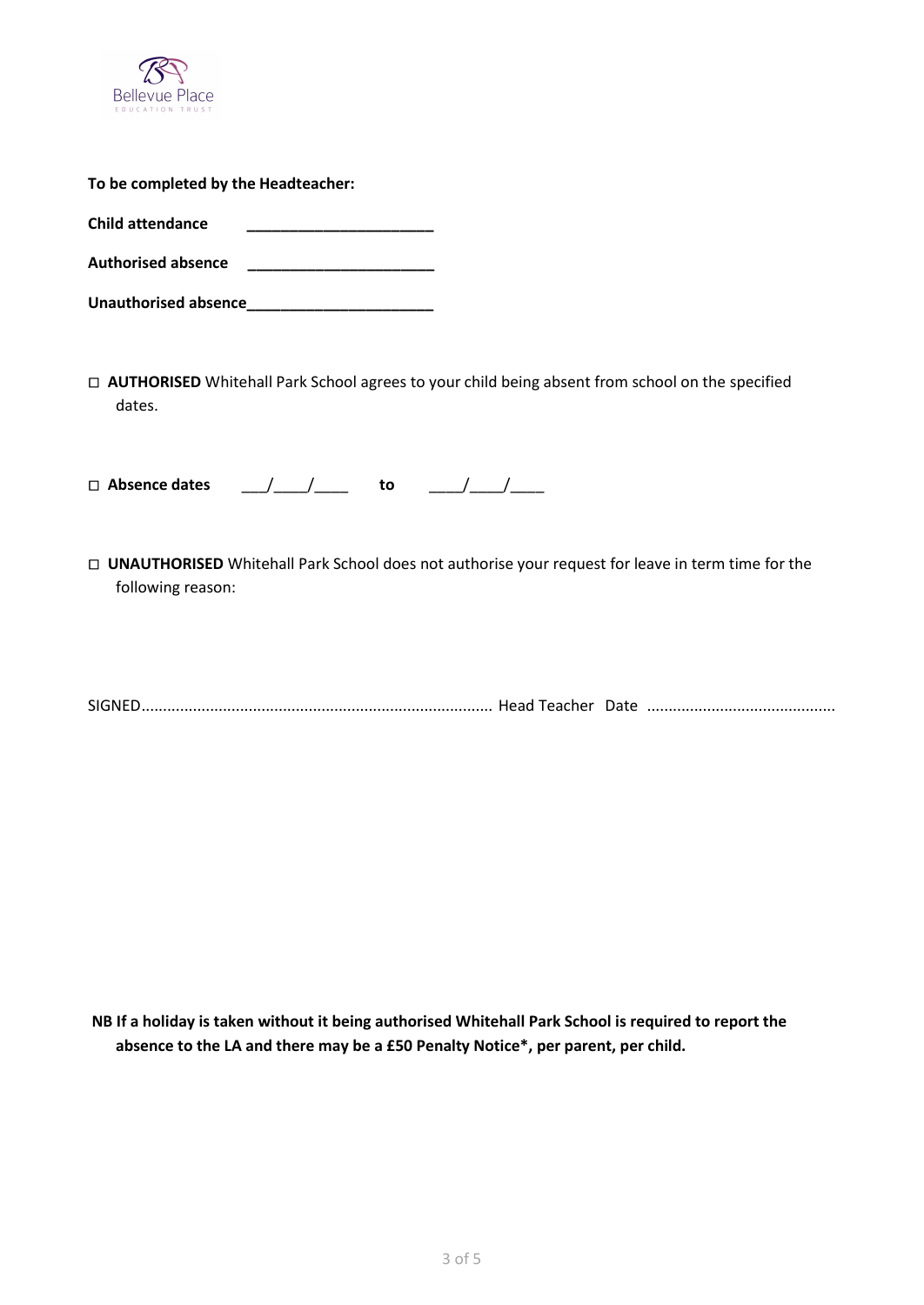

If the request is for a holiday in term time you must have Parental Responsibility and be the parent with whom the child normally lives. Permission must be sought in advance and must be for the purpose of a family holiday. If you do not have Parental Responsibility and/or normally live with the child you must seek the consent of the parent who does and that person should complete this form. Whitehall Park School will only consider requests from that parent.

When deciding whether to allow term time leave, for any reason, we will consider:-

- The time and duration of the leave
- Your child's record of attendance
- Learning that will be missed

**WARNING:** If Whitehall Park School refuses your request and the child is still taken out of school, this will be recorded as an **unauthorised absence** and this could make you liable to a fine.

Please contact the head teacher if you wish to discuss this issue.

| it is for the following reasons:<br>■ For any type of shopping                                                                                                                                                                                                                                                                                                                                                                                                                                                                                                          |
|-------------------------------------------------------------------------------------------------------------------------------------------------------------------------------------------------------------------------------------------------------------------------------------------------------------------------------------------------------------------------------------------------------------------------------------------------------------------------------------------------------------------------------------------------------------------------|
| " Looking after brothers, sisters or unwell<br>$\blacksquare$ Genuine illness<br>parents<br>■ Unavoidable medical / dental appointments<br>■ Minding the house<br>(but try to make these after school if at all<br>$\blacksquare$ Birthdays<br>possible)<br>■ Resting after a late night<br>■ Days of religious observance<br>• Relatives visiting or visiting relatives<br>Exceptional circumstances, such as<br>bereavement<br>■ Seeing a parent who is on leave from the<br>armed forces<br>■ External examinations<br>• When Traveller children go on the road with |